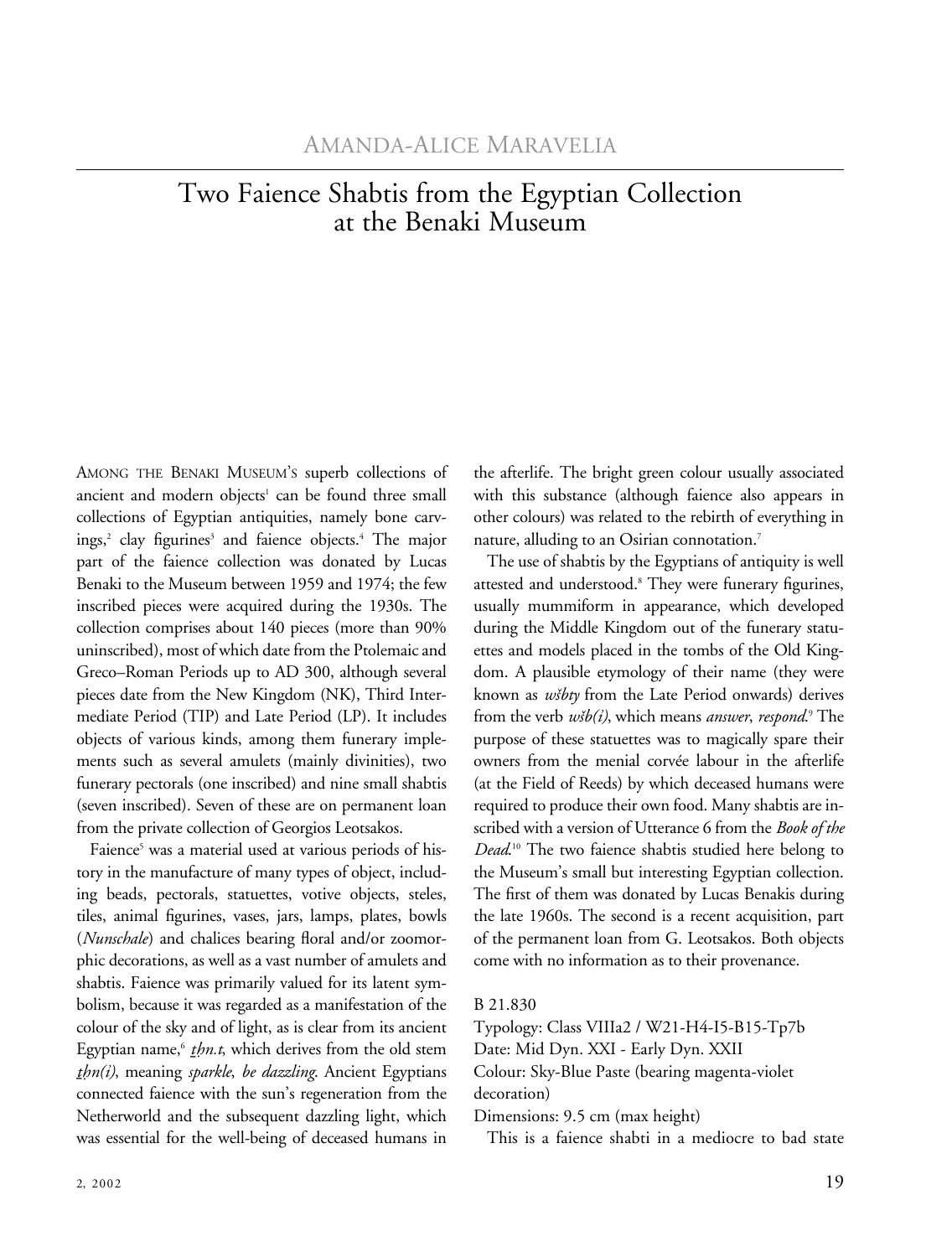of preservation, bearing an unframed column of short illegible inscription on the front (figs 1-2). Its colour is sky-blue (or blue-turquoise), and its dimensions are as follows: H. 9.5 cm, L. 3.9 cm, B. 2.1(base)-1.5 cm. The paste is damaged and missing in several places (especially head, face, body and thighs). At the bottom of the base and on the back there are places showing patina. The deceased is portrayed wearing the tripartite wig (a TIP striated lappet wig), a considerable part of which is now damaged. The striation is depicted with magenta-violet paint (see below), which has disappeared on the right side part of the wig. The side parts of the wig continue along the forearms, curve slightly and reach down to the palms of the deceased, running almost parallel to the agricultural tools he is holding. The face is almost totally damaged and the left ear is broken. The right ear is extant and protrudes over the right side part of the wig.<sup>11</sup> Few traces of the paste remain on the face. There are no different colour paste inlays on the object. The deceased holds two *mr*-hoes in his hands (or *h bs*-hoes, Gardiner's U6), painted on  the sky-blue paste with a magenta-violet colour deriving from manganese oxide (MnO). Only the hands and part of the forearms protrude from the chest and the upper part of the body. The thickness of the body hardly varies from the shoulders to the toes, although it becomes somewhat narrower near the feet. On the back of the figure is an elaborate rectangular bag painted with the same magenta-violet colour, depicted as attached to the wig by straps (which are also painted in the same way).

The shabti originally carried a short hieroglyphic inscription running down from the chest to the feet as an unframed column, which is now illegible and almost completely destroyed. The last and only extant symbol looks like the *dd*-hieroglyph (Gardiner's R11) and is situated near the feet. The object has no pillar on its flat back and cannot stand upright. It appears to be of mediocre craftsmanship, and was most probably mass produced in a funerary workshop for use at a burial. On the basis of stylistic similarities this object should be dated to Dynasty XXI (c. 1070-945 BC) or slightly later, but in any case not later than the beginning of Dynasty XXII of the TIP (*terminus a quo* c. 1000 BC, *terminus ad quem* c. 900 BC). Indeed, the thick-set body of the object is consistent with shabti models cur-



Fig. 1-2. The shabti 21. 830, donation of L. Benakis (photo: K. Manolis).

Fig. 3-4. The shabti B/L 83 part of the permanent loan from G. Leotsakos (photo: K. Manolis).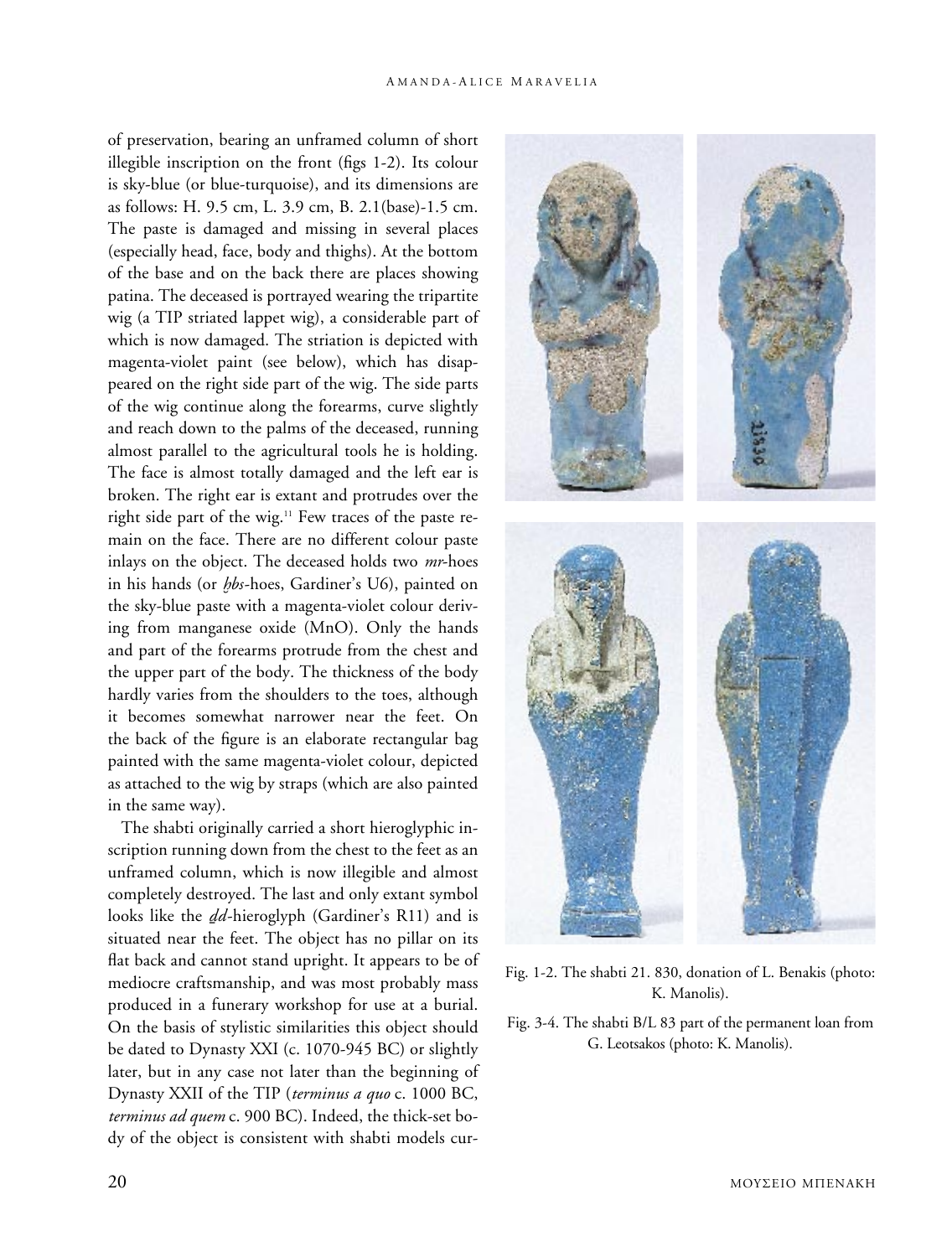rent at the end of Dynasty XXI or even the beginning of Dynasty XXII, mainly in the Theban area.

B/L 83

Typology: Class X1a1 / W36-H4-I8-B28-Tp0 Date: Dyn. XXX Colour: Blue Dimensions: 12.2 cm (max height)

This is an uninscribed faience shabti in an excellent state of preservation (figs 3-4). Its colour is blue, and its dimensions are: H. 12.2 cm, L. 4.2 cm, B(mean) 2.5 cm (the sides of the base, which, unlike that of the previous piece, is well and clearly defined, are 2.8 cm, 2.1 cm and 2.5 cm, while its maximum height is 0.9 cm). The base is separated from the body of the statuette, like a low pedestal. The deceased is depicted wearing the tripartite wig (in this case the Saite common plain lappet wig), which is well preserved. The face is almost perfectly preserved, the eyes have the characteristic Egyptian stare –as if gazing on eternity– and both ears are extant and protrude over the wig. The eyes, lips, and nose are very prominent and well sculpted. However, part of the face and almost the whole of the chest are decolorized and have a white appearance, having lost their blue paste coating; the same applies to the agricultural tools, but not to the hands. The deceased wears the divine beard, an indispensable feature of his  $s<sup>c</sup>b$ –status,<sup>12</sup> as is the mummified representation of his body which alludes to its *post mortem* essence of purity and virtual union with the divine. The beard itself is plaited, runs parallel to the side parts of the wig and ends at the same height as these. The deceased holds a *mr*-hoe (or *h bs*-hoe, Gardiner's U6) and a cord in his  right hand, and a pick (without cross bar) in his left hand. The rope holding the agricultural bag (a Saite trapezoid bag with crossed oblique pattern and loop) runs parallel to the hoe on the left side of the body, then over and round the back of the shoulder to keep the bag in place. The tools are incised in high relief, as are the beard and the facial features of the deceased. Only the hands and part of the forearms protrude from the chest and the upper part of the body is more voluminous in shape, reminiscent of the swollen type of coffin characteristic of the second half of the LP.13 The shabti has a pillar on its back, which starts where the wig ends and stops at the base, but it cannot stand upright. The whole composition and style evoke official undertones. On the basis of stylistic similarities this object can be dated to Dynasty XXX (380-343 BC); indeed, the agricultural tools sculpted in high relief are reminiscent of the style of shabti models during that period. During the reign of this last Egyptian (autochthonous) Dynasty, the Nectanebos<sup>14</sup> presented the temples with rich offerings, tried to reconstruct Egypt and invested the artistic style with a pharaonic nuance which is evident in this shabti.

A large number of shabtis similar to those described above can be found scattered all over the world in various Egyptian collections. Since nothing is known of the context of the objects presented here, it would appear somewhat superfluous to attempt any specific comparisons, since this would reveal neither their actual provenance nor the exact date of their production.

Dr Amanda-Alice Maravelia *Egyptologist/Archaeoastronomer Université de Limoges / Athens e–mail: a\_maravelia@hotmail.com*

## **NOTES**

\* I should like to thank Prof. Dr A. Delivorrias for permitting and encouraging the study and publication of these faience shabtis. Warm thanks are also due to those in charge of the Museum's Egyptian Collection (Mrs E. Papageorgiou and Mrs A. Ziva) for their kind assistance. I am also grateful to Prof. Dr. W. van Haarlem and Dr. J.-L. Chappaz for confirming the dating and for some comments on typology.

1. D. Fotopoulos, A. Delivorrias, *Greece at the Benaki Museum* (Athens 1997) 130-33, for a few of the Egyptian objects on display. For an introduction to the Egyptian Collections at the Benaki Museum, see also A.-A. Maravelia, Ὅτι πλεῖστα θωμάσια <Αἴγυπτος> ἔχει καὶ ἔργα λόγου μέζω παρέχεται πρὸς πᾶσαν χώρην... Egyptian Collections in Hellenic Museums: A Brief History and Some Pieces, in: A.-A. Maravelia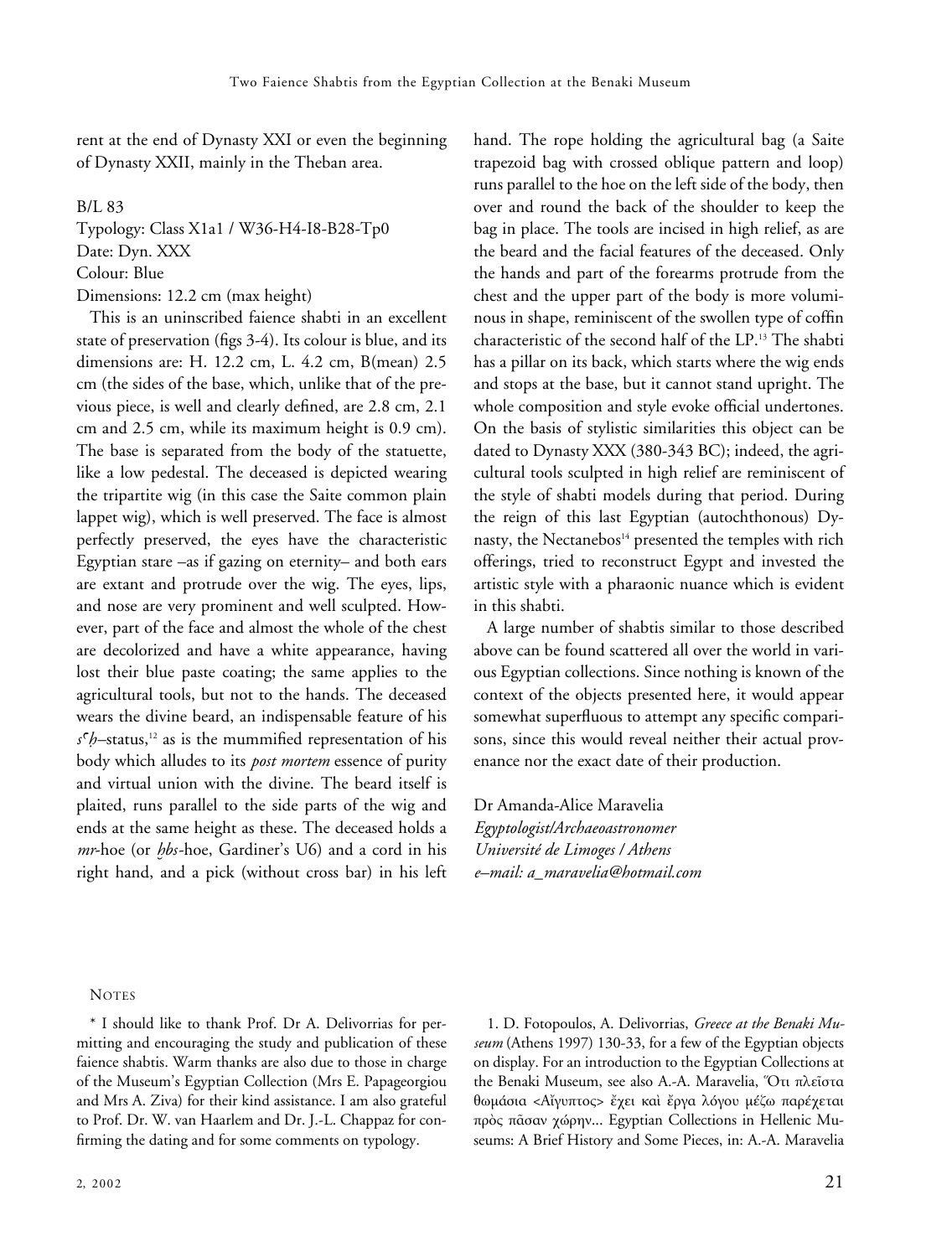(ed.), *Ancient Egypt and Antique Europe: Two Parts of the Mediterranean World. Papers from Session 30, held at the 7th Annual Meeting of the EAA in Esslingen 2001* (*BAR* S1052, Oxford 2002) 15-29 esp. 17-18 and 21-22.

2. L. Marangou, *Bone Carvings from Egypt,* I: *Graeco-Roman Period* (Tübingen-Athens 1976).

3. S. Pingiatoglou, *The Coroplastic of Egypt during the Hellenistic and Roman Eras, 300 BC-AD 400* (Athens 1993).

4. A.-A. Maravelia, Ancient Egyptian Inscribed Faience Objects from the Benaki Museum in Athens, 1, *JNES* 61,2 (2002) 81-109.

5. See, for instance P. T. Nicholson, *Egyptian Faience and Glass* (UK, *Shire Egyptology* 19, 1993). A modern book on this topic, featuring many faience pieces and referring to recent articles, is F. D. Friedman (ed.), *Gifts of the Nile: Ancient Egyptian Faience* (London 1998). For an interesting collection of several types of faience items, E. Riefstahl, *Ancient Egyptian Glass and Glazes in the Brooklyn Museum* (*Brooklyn Museum*, *Wilbour Monographs* 1, New York 1978); see also A. Kaczmarczyk, R. E. M. Hedges, *Ancient Egyptian Faience: An Analytical Survey of Egyptian Faience from Predynastic to Roman Times* (Warminster 1983), and *LÄ* II (1977) 138-42 *s.v.* Fayence. The standard discussion of ancient Egyptian faience and glazing is found in A. Lucas, *Ancient Egyptian Materials*  and Industries (London 1962<sup>4</sup>). Cf. P. T. Nicholson, E. J. Peltenburg, Egyptian Faience, in: P. T. Nicholson, I. Shaw (eds), *Ancient Egyptian Materials and Technology* (Cambridge 1999) 177-94. Cf. also the article by P. Vandiver, W. D. Kingery, Egyptian Faience: The First High-Tech Ceramic, in: W. D. Kingery (ed.), *Ceramics and Civilization* III (Columbus-Ohio 1987). Finally, see J. V. Noble, The Technique of Egyptian Faience, *AJA* 73 (1969) 435-39. For the various faience techniques and *kyanos*, see also M. S. Tite, Egyptian Blue, Faience and Related Materials: Technological Investigations, in: R. E. Jones, H. W. Catling (eds), *Science in Archaeology* (Athens 1986) 39-41; see also M. S. Tite, I. C. Freestone, M. Bimson, Egyptian Faience: An Investigation of the Methods of Production, *Archaeometry* 25,1 (1983) 17- 27. For a concise general introduction to the techniques and history of Egyptian faience, see P. T. Nicholson, Faience, in: D. B. Redford (ed.), *The Oxford Encyclopedia of Ancient Egypt* I (Oxford 2001) 491-96.

6. A. H. Gardiner, *Egyptian Grammar: Being an Introduc*tion to the Study of Hieroglyphs (Oxford 1988<sup>3</sup> = 10th Impression) 505.

7. R. H. Wilkinson, *Symbol and Magic in Egyptian Art* (Lon-

don 1994), provides a sound basis for this discussion. For the symbolism of colour, see for example Wilkinson (*op. cit.*) 104- 25. On the various colour nuances of faience, cf. G. Posener *et al*. (eds), *Dictionnaire de la Civilisation Égyptienne* (1992) 110. See also I. Shaw, P. T. Nicholson (eds), *British Museum Dictionary of Ancient Egypt* (Cairo 1996) 95-96 (hereafter *BMD*).

8. The standard discussion of ancient Egyptian shabtis is found in H. D. Schneider, *Shabtis: An Introduction to the History of Ancient Egyptian Funerary Statuettes with a Catalogue of the Collection of Shabtis in the National Museum of Antiquities at Leiden* I-II (*Collections of the National Museum of Antiquities at Leiden* II, Leiden 1977). See also W. M. van Haarlem (ed.), *Corpus Antiquitatum Aegyptiacarum: Allard Pierson Museum* I-III (Amsterdam 1986-95); J.-F. Aubert, L. Aubert, *Statuettes Égyptiennes: Chaouabtis, Ouchebtis* (Paris 1974). Cf. also W. M. F. Petrie, *Shabtis* (Warminster 1974<sup>2</sup>); E. T. White, Some Remarks on the Sepulchral Figures usually called Ushabti, *PSBA* 18 (1896) 138-45 pls 1-10.

9. See for instance *BMD*, 266-67, which contains more discussion on shabtis. See also *LÄ* VI (1986) 896-900 *s.v*. Uschebti.

10. See for instance: R. O. Faulkner, O. Goelet, *The Egyptian Book of the Dead: The Book of going forth by Day. Being the Papyrus of Ani* (San Francisco 19982 ) 101; R. O. Faulkner, The Ancient Egyptian Book of the Dead (London 1993<sup>4</sup>) 36-37. See also P. Barguet, *Le Livre des Morts des Anciens Égyptiens* (Paris 1967) 42. This spell is certainly older than the NK, since it is also attested in the *Coffin Texts* (cf. Utterance 472). On this topic, see A. de Buck, *The Egyptian Coffin Texts* I-VII (Chicago 1935-1961); R. O. Faulkner, *The Ancient Egyptian Coffin Texts* I-III (Warminster 1973-1978) esp. II 106-07.

11. On the use of wigs, see for instance *BMD*, 117-18.

12. For this, see Schneider I (n. 8) 65-67. This hybrid entity was considered to partake of both the divine and human hypostases. The *s<sup>c</sup>h*-status was achieved through a religiously correct burial, at which the corpse was mummified and provided with a mummy mask and a special coffin in order to attain the bliss of incorruptibility in the hereafter.

13. See for instance M. Jørgensen, *Catalogue EGYPT* III*: Coffins, Mummy Adornments and Mummies from the TIP, LP, Ptolemaic and Roman Periods* (Copenhagen 2001) 18.

14. See for instance N. Grimal, *A History of Ancient Egypt* (Oxford 1992<sup>2</sup>) 375-81.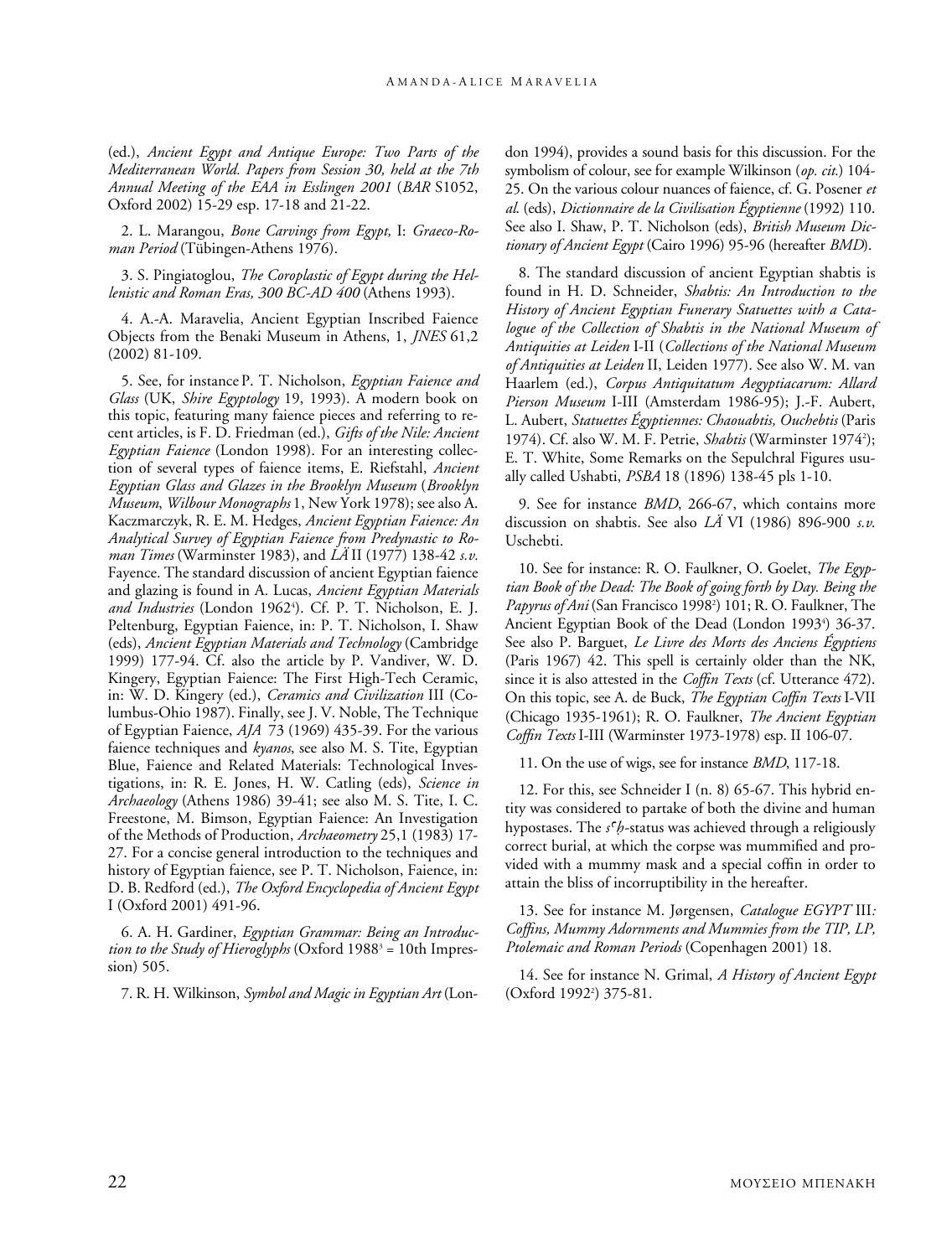## AΜAΝΤΑ-AΛΙΚΗ MΑΡΑΒΕΛΙΑ Δύο ουσσάπτια από φαγεντιανή στην Αιγυπτιακή Συλλογή του Μουσείου Μπενάκη

Στην παρούσα μελέτη εξετάζονται δύο ουσσάπτια από φαγεντιανή που βρίσκονται στην κατοχή του Μουσείου Μπενάκη. Το πρώτο ταφικό αγαλμάτιο (τύπου VIIIa2/ W21-H4-I5-B15-Tp7b) χρονολογείται από την εποχή της ΧΧΙ Δυναστείας (περ. 1070-945 π.Χ.) και αποτελεί τυπικό παράδειγμα ουσσαπτίου της περιόδου αυτής και της αμέσως επόμενης (πρώιμη ΧΧΙΙ Δυναστεία, περ. 900 π.Χ.). Έχει χρώμα κυανό, η κατάσταση διατήρησής του είναι κακή και παρουσιάζει έντονες αποκρούσεις. Ορατά είναι ίχνη ιώδους χρωστικής, για την απεικόνιση των δύο επιζωγραφισμένων αρότρων που κρατά η μορφή. Το αντικείμενο αυτό φέρει σχεδόν ολοσχερώς κατεστραμμένη επιγραφή, η οποία είχε αποδοθεί με χρήση της ίδιας ιώδους χρωστικής και της οποίας μόνον ίχνη διασώζονται πλέον (συγκεκριμένα το σύμβολο *τατ*).

Το δεύτερο ταφικό αγαλμάτιο (τύπου X1a1/W36-H4- I8-B28-Tp0) χρονολογείται από την εποχή της ΧΧΧ Δυναστείας (380-343 π.Χ.) και αποτελεί επίσης τυπικό παράδειγμα αυτής της περιόδου, και κυρίως της τελευταίας γηγενούς Δυναστείας πριν από τη δεύτερη περσική κατάκτηση της Αιγύπτου. Έχει χρώμα σκουρόχρωμο κυανό και η κατάστασή διατήρησής του είναι σχεδόν άψογη. Η κεφαλή, τα χαρακτηριστικά του προσώπου, η φενάκη, το πλεκτό λειτουργικό υπογένειο, και τα γεωργικά εργαλεία (άροτρο, σχοινί και σκαπάνη) που φέρει η εν λόγω μορφή έχουν αποδοθεί άψογα σε έκτυπο ανάγλυφο, αν και ορισμένα μέρη τους είναι αποχρωματισμένα λόγω αποκόλλησης του κυανού πολτού της φαγεντιανής.

Τα *ουσσάπτια* (αρχ. αιγ.: *wëbty.w*) είναι συνήθως μικρού μεγέθους αγαλμάτια, τα οποία παρίσταναν τον νεκρό μουμιοποιημένο, κρατώντας γεωργικά εργαλεία, όπως άροτρα, σκαπάνες κ.λπ. Πολλά ήταν ανεπίγραφα, ενώ αρκετά έφεραν σύντομη επιγραφή με το όνομα και τον τίτλο του νεκρού, χαρακτηρίζοντάς τον ως *φωτισμένο Όσιρι* (αρχ. αιγ.: *sÊ1⁄4 Wsἰr*). Τα μεγαλύτερα από αυτά έφεραν μαγική επωδό, η οποία θα συντελούσε στη δυνητική τους ζωοποίηση και στην πρόθυμη προσέλευσή τους στους αγρούς, μόλις ο νεκρός που παρίσταναν τα καλούσε. Επρόκειτο συνήθως για παραλλαγή της Επωδού 6 της *Βίβλου των νεκρών*, η βασική μορφή της οποίας παρέμεινε η ίδια από το Νέο Βασίλειο έως και την Ύστερη Περίοδο. Τα αγαλμάτια αυτά τοποθετούνταν στις διάφορες ταφές (τόσο των βασιλέων όσο και

των απλών ανθρώπων) ήδη από το Μέσο Βασίλειο σε μεγάλες ποσότητες (αρχικά ένα, αλλά από το Νέο Βασίλειο πολλές φορές 365, ένα για κάθε μέρα του χρόνου, συν 36 *επιστάτες*, συνολικά 401), αρκετές φορές μέσα σε κιβώτια. Τα ουσσάπτια κατασκευάζονταν από διάφορα υλικά, όπως φαγεντιανή, επιχρωματισμένο ξύλο, ασβεστόλιθο, ορείχαλκο, κερί κ.λπ. Κατ' αυτό τον τρόπο τα ουσσάπτια, μπορώντας να ενεργοποιηθούν με θαυματουργικό τρόπο από τη μαγική ευχή ανά πάσα στιγμή, ήταν σε θέση να υποκαταστήσουν τον νεκρό στις κοπιώδεις αγγαρείες, τη στιγμή κατά την οποία θα απολάμβανε την παραδείσια γαλήνη. Έτσι τα *μακάρια πνεύματα* (αρχ. αιγ.: *Ah .w*) θα μπορούσαν να "γεύονται"  στο διηνεκές τις απολαύσεις της τροφής, των ποτών, της δροσερής αύρας και να αγάλλονται παίζοντας το όμορφο παιχνίδι *ζενέτ* (ένα είδος ζατρικίου, αρχ. αιγ.: *zn.t*), μαζί με τους αγαπημένους τους, αλλά και να λατρεύουν τις θεότητες σε άμεση επαφή μαζί τους. Ας σημειωθεί ότι η ονομασία αυτών των μαγικών αγαλματίων είναι αρχαία αιγυπτιακή που σημαίνει *ἀποκρινόμενος*, *ἀπαντών* [από το ασθενές ρήμα *wëb(i)*].

Τα ουσσάπτια συνιστούν την εξέλιξη των αρχαιότερων ταφικών αγαλμάτων του Αρχαίου Βασιλείου που αποτελούσαν πιστά αντίγραφα των νεκρών. Τα ουσσάπτια της πρώιμης περιόδου του Νέου Βασιλείου συνοδεύονταν πολλές φορές από σκαπάνες και καλάθια, δηλαδή ομοιώματα των γεωργικών εργαλείων που χρειάζονταν στους αγρούς του παραδείσου. Από την Τρίτη Ενδιάμεση Περίοδο και εξής μερικά *ουσσάπτια επιστατών* (που υποτίθεται ότι θα επέβλεπαν την εργασία των απλών *ουσσαπτίων*) συνοδεύονταν από μαστίγιο, ενώ κατά την Ύστερη Περίοδο το μαστίγιο άρχισε να αποτελεί ενιαίο τμήμα του αγαλματίου. Επίσης, τα εν λόγω αγαλμάτια του Νέου Βασιλείου δεν φέρουν πάντοτε τα ενδύματα-περιτυλίξεις της ταρίχευσης, αλλά κανονικά φορέματα. Κατά την Ύστερη Περίοδο, το κυριότερο υλικό για την κατασκευή τους ήταν η φαγεντιανή, ενώ τα καλύτερης ποιότητας παραδείγματα προέρχονται από την ίδια περίοδο (Δυναστείες ΧΧVΙ-ΧΧΧ). Πράγματι, η ποιότητα κατασκευής τους ποικίλλει, και ενώ τα χειρότερα –συνήθως ξύλινα– δείγματα προέρχονται από τη ΧVΙΙ Δυναστεία, κατά το Νέο Βασίλειο υφίστανται πολλές περιπτώσεις εξαίρετης τέχνης ουσσαπτίων. Επί